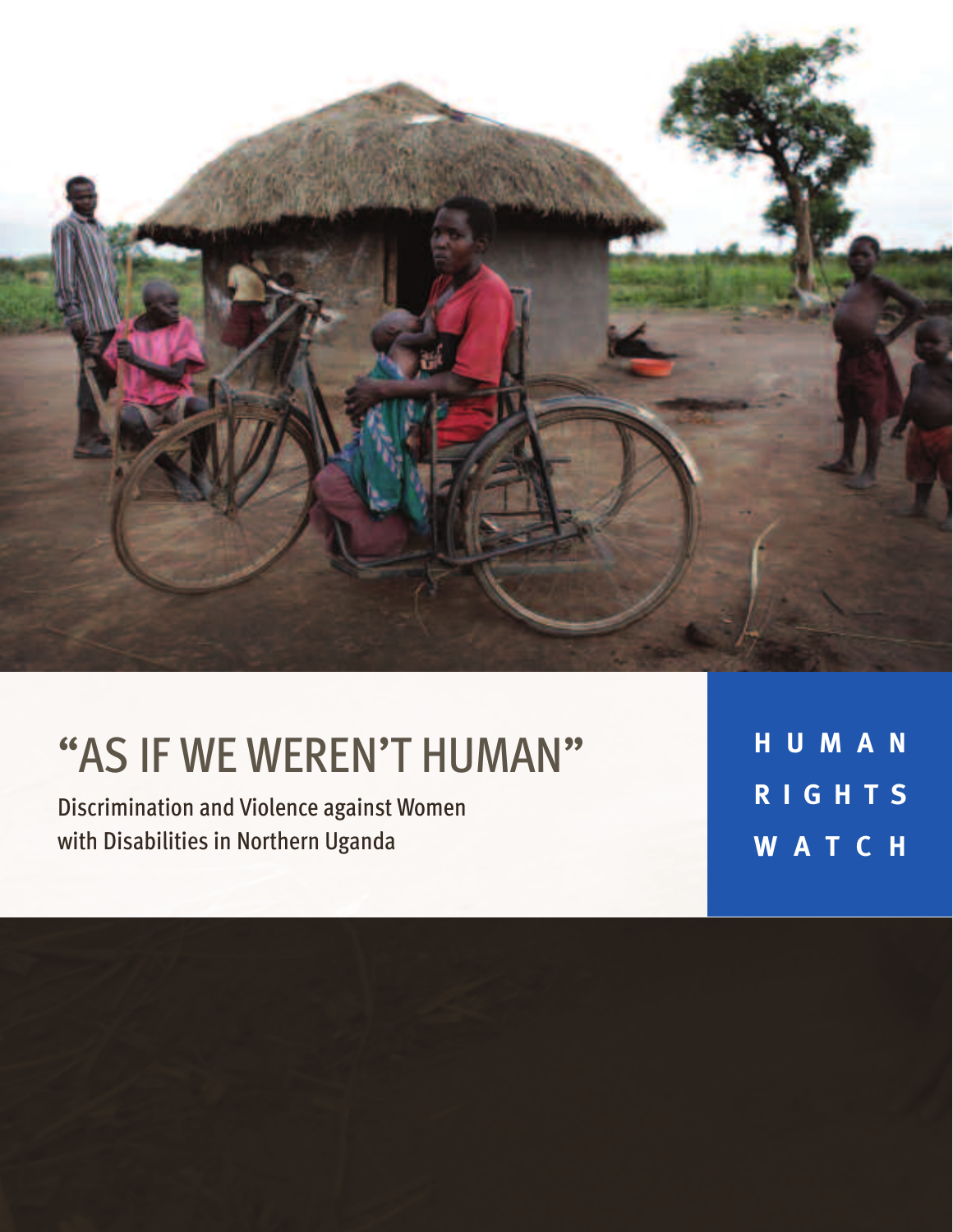

Women with disabilities in northern Uganda face serious abuse and discrimination by strangers, neighbors, and family members. Women interviewed for the report were denied basic needs such as food, clothing, and shelter in the camps and in their communities.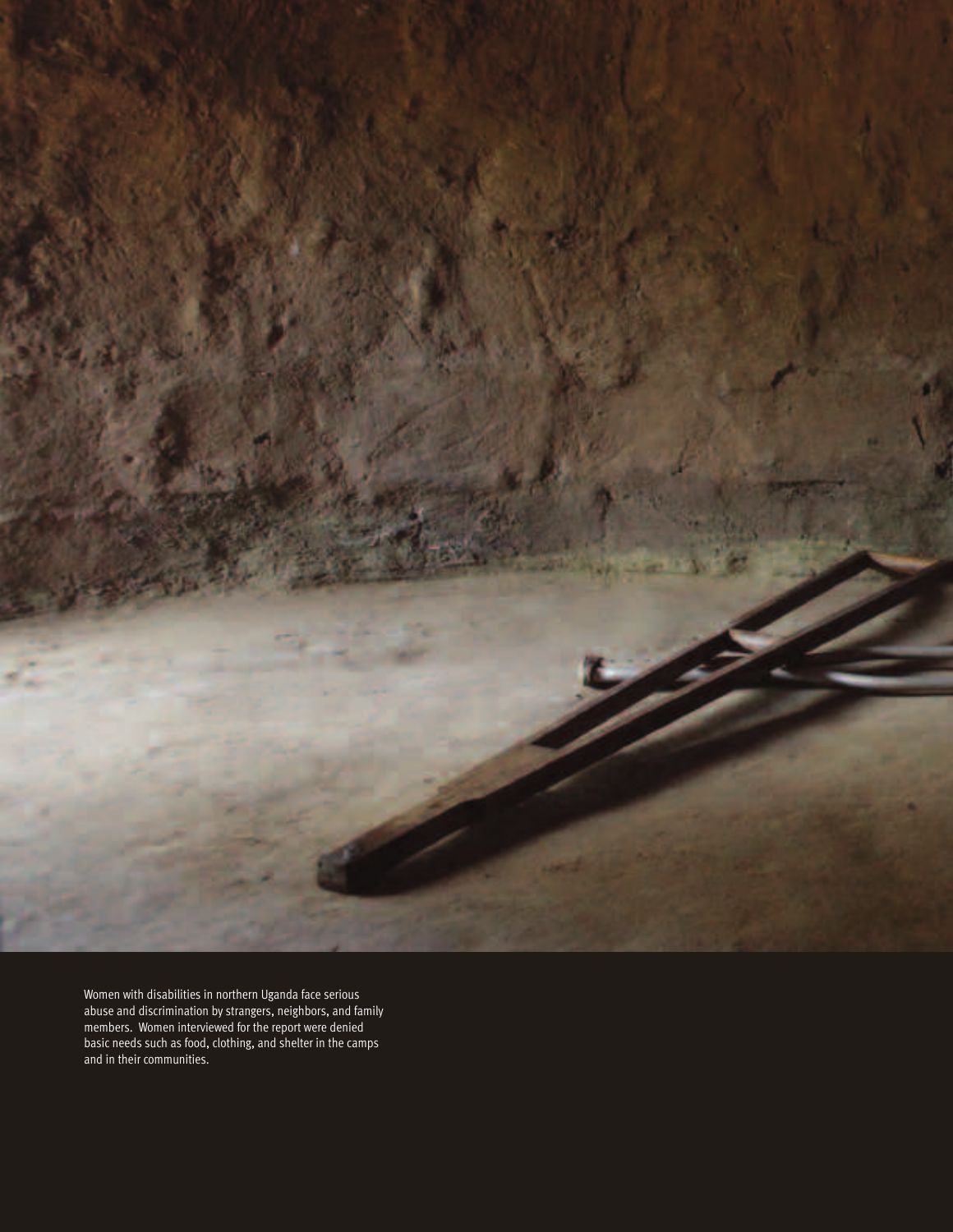*At a community meeting, they didn't allow me to talk. It happens to all persons with disabilities. It is as if we weren't human … On occasions when food is being given, sometimes persons with disabilities are given what others leave behind on their plates.* Jennifer, woman with physical disability, Gulu district

"AS IF WE WEREN'T HUMAN"

Photographs by Martina Bacigalupo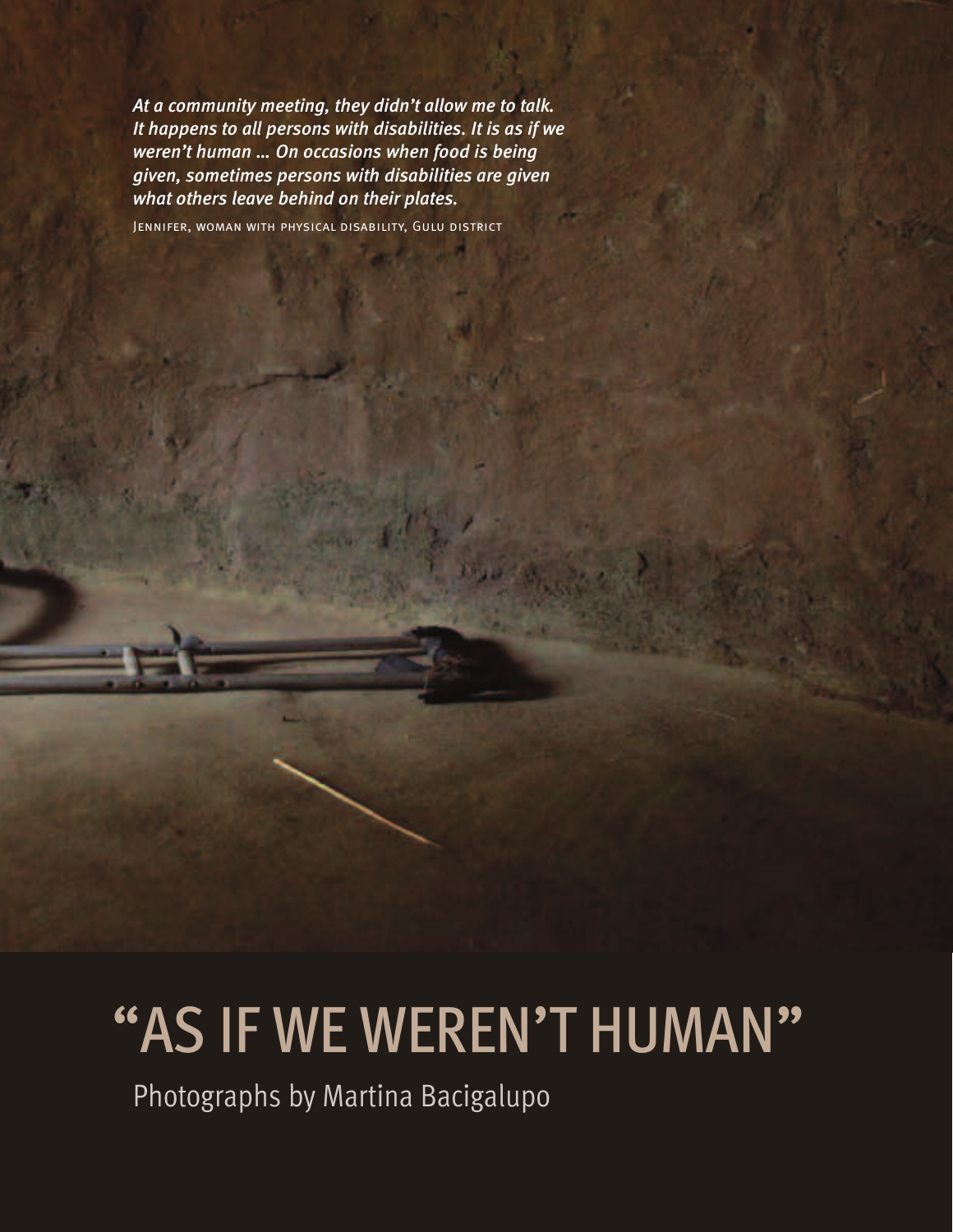

(above) A camp for internally displaced persons on the road to Village Labongo A. The Office of the United Nations High Commissioner for Refugees reports that as of May 2010, there are 3,098 persons with disabilities remaining in camps – the majority of them female.

(right) Lord's Resistance Army rebels attacked this woman for being unable to reveal the locations of neighbors. They pressed in her eyes, and she became totally blind.

**In northern Uganda, where the rebels of the Lord's Resistance Army have waged war on the government for over two decades, women with disabilities experience severe, on-going discrimination and sexual and gender-based violence.1 During the fighting, many women lost the use of limbs due to landmines or gunshot wounds, were mutilated by rebels, sustained injuries in fires, or were never vaccinated for disabling illnesses such as polio. Now, women with disabilities—physical, sensory, mental and intellectual—face an even more complex and grueling process of return and relocation than their neighbors.2 They have specific needs for reproductive and maternal health care that are not met.3 The conflict and the movement of people have eroded the community networks that might have supported them in the past.**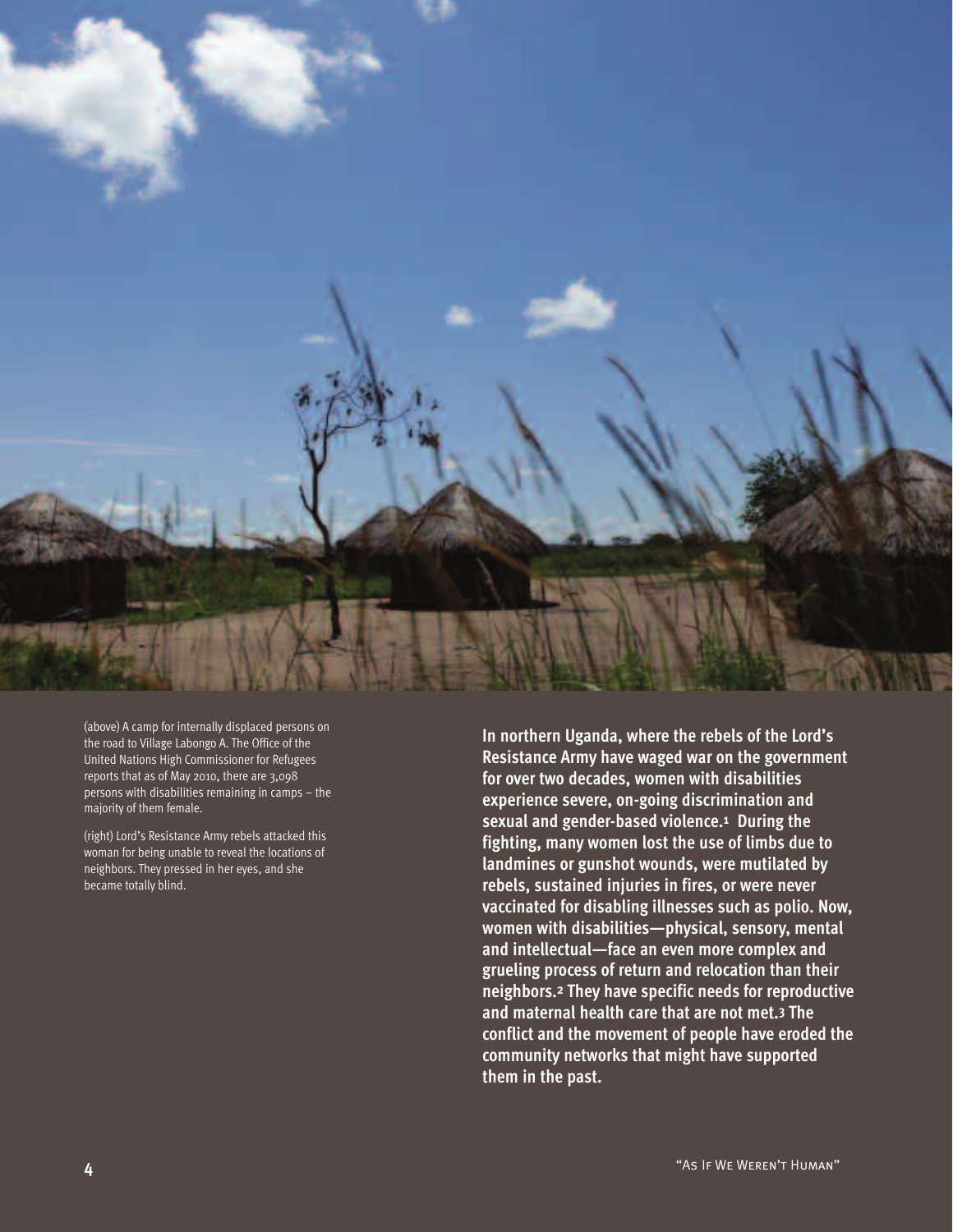

After 20 years of displacement and war, the people of northern Uganda are leaving camps set up for internally displaced people and building new lives. The challenges are daunting for all displaced people trying to return to their original homes, settle more permanently in the camps, or relocate to new villages and towns and start fresh. Yet during this reconstruction effort, government plans are failing to address the needs of particular groups such as women with disabilities who may have been disproportionately impacted by the conflict.

Between March and July 2010, Human Rights Watch researchers conducted interviews with 64 women and girls with disabilities living in six districts in northern Uganda -Gulu, Amuru, Kitgum, Lamwo, Lira, and Otuke – and 90 interviews with representatives of international, national and local NGOs (including disabled persons' organizations), UN agencies, and government officials.

Frequently abandoned, women and girls with disabilities face isolation and abuse as the country begins to move forward without them.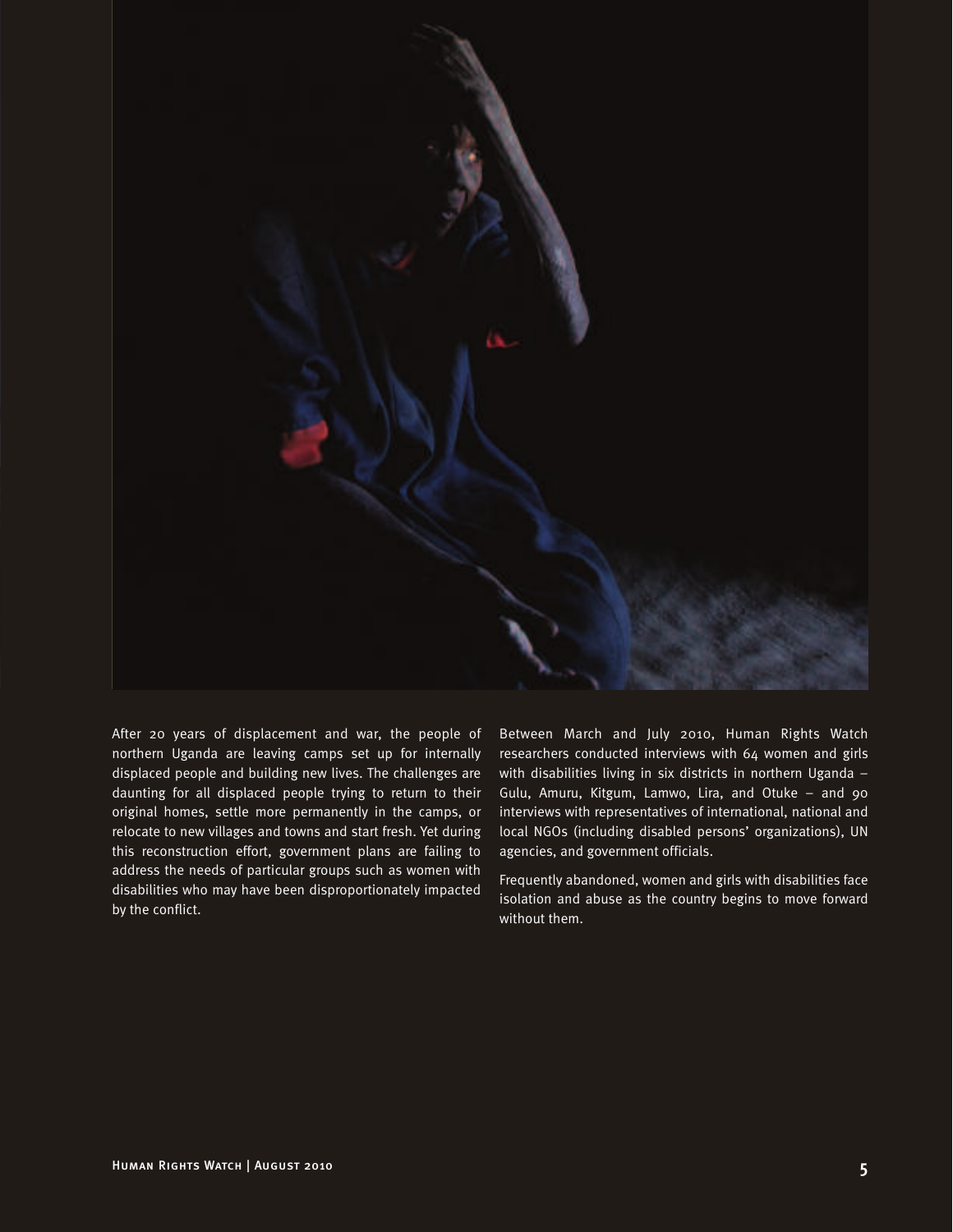

### WAR AND DISABILITY

*"There were 12 people in the house on the day it was burned down [by the Lord's Resistance Army]. Those of us closer to the door survived. I lay on my stomach and protected my heart. My head got burned, and I lost my sight. I don't hear well. I have lost my senses and sometimes don't understand what people are saying."*

Edna, a 29-year old woman and mother of two daughters, Lira district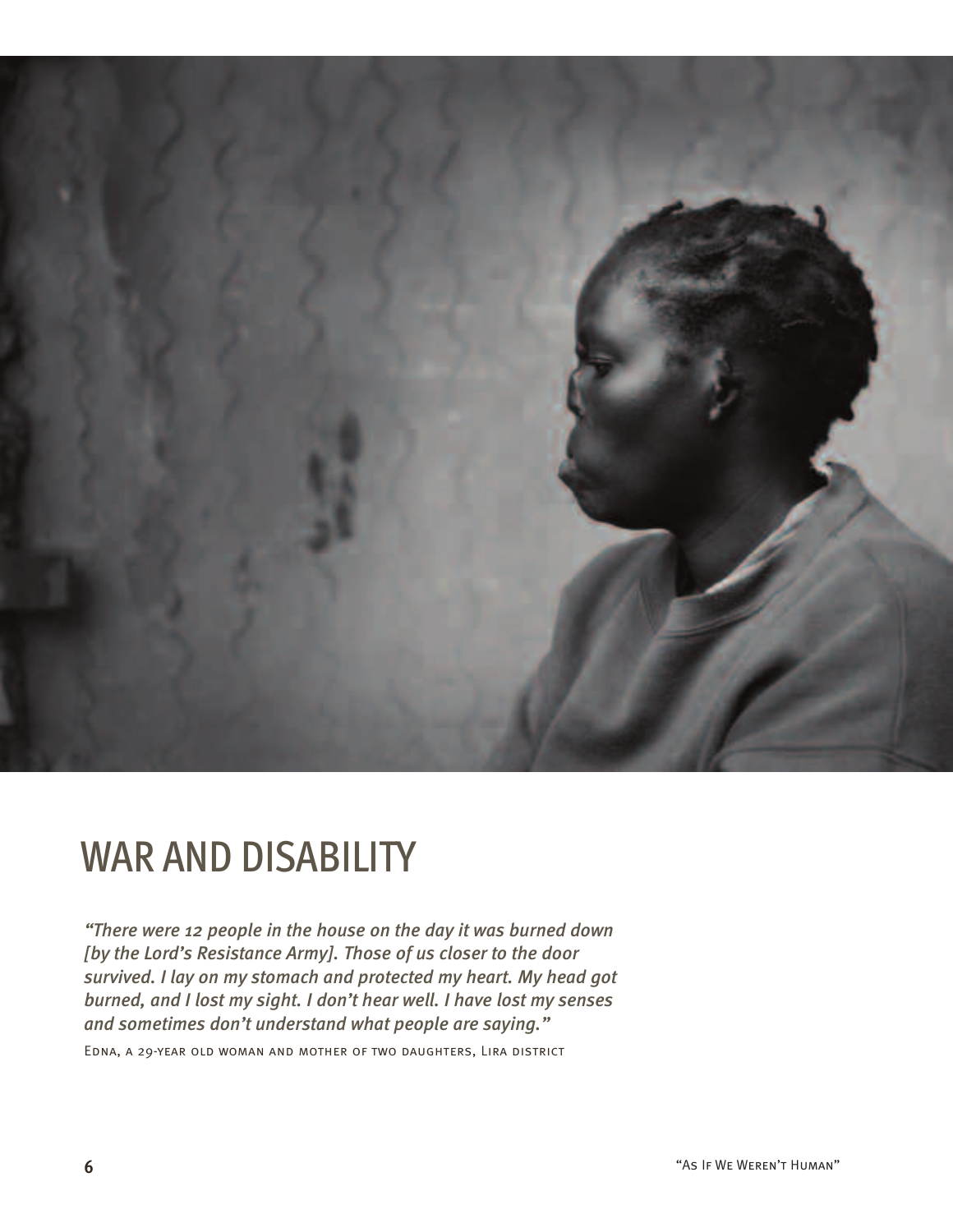

The war took a particularly devastating toll on persons with disabilities. Rebel attacks forced people to flee and those who could not often faced violence. Without health infrastructure inside the camps of internally displaced people, especially early in the conflict, outbreaks of contagious disabling diseases such as polio proliferated. The conflict also caused injuries such as blindness and the loss of limbs from landmines and mutilations. International donors have worked to address the needs of many vulnerable groups, but serious challenges remain. Enduring land conflicts, the lack of a social safety net, and entrenched poverty severely affect women with disabilities in northern Uganda, requiring them to rely on others for survival at a time when their communities are struggling to recover from the conflict.

Lord's Resistance Army rebels cut off this woman's nose, ear and upper lip. As a result, she has difficulties farming and cannot hear well.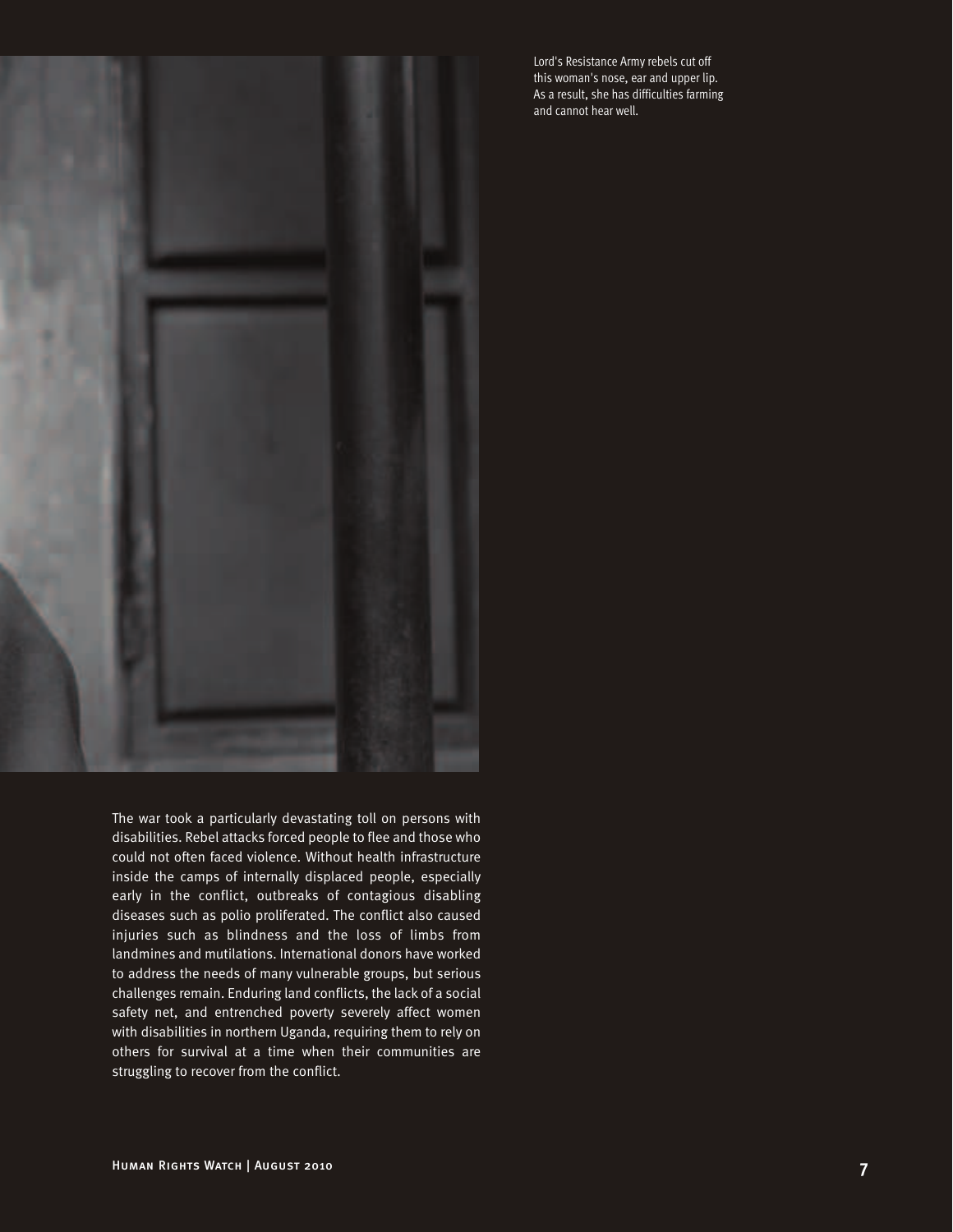

## STIGMA AND DISCRIMINATION

*"In the camp, people told me: 'You are useless. You are a waste of food.' People told me I should just die so that others can eat the food."*

Charity, a woman with a physical disability, Amuru district

An overwhelming majority of women with disabilities told Human Rights Watch that they face frequent abuse from strangers, neighbors and even family members. As a result, they are denied even basic needs such as food, clothing and shelter. Sometimes, children of women with disabilities suffer discrimination from parents of other children who fear that the children will spread their mother's disability. Ongoing efforts by the government would help to reduce discrimination by family and community members.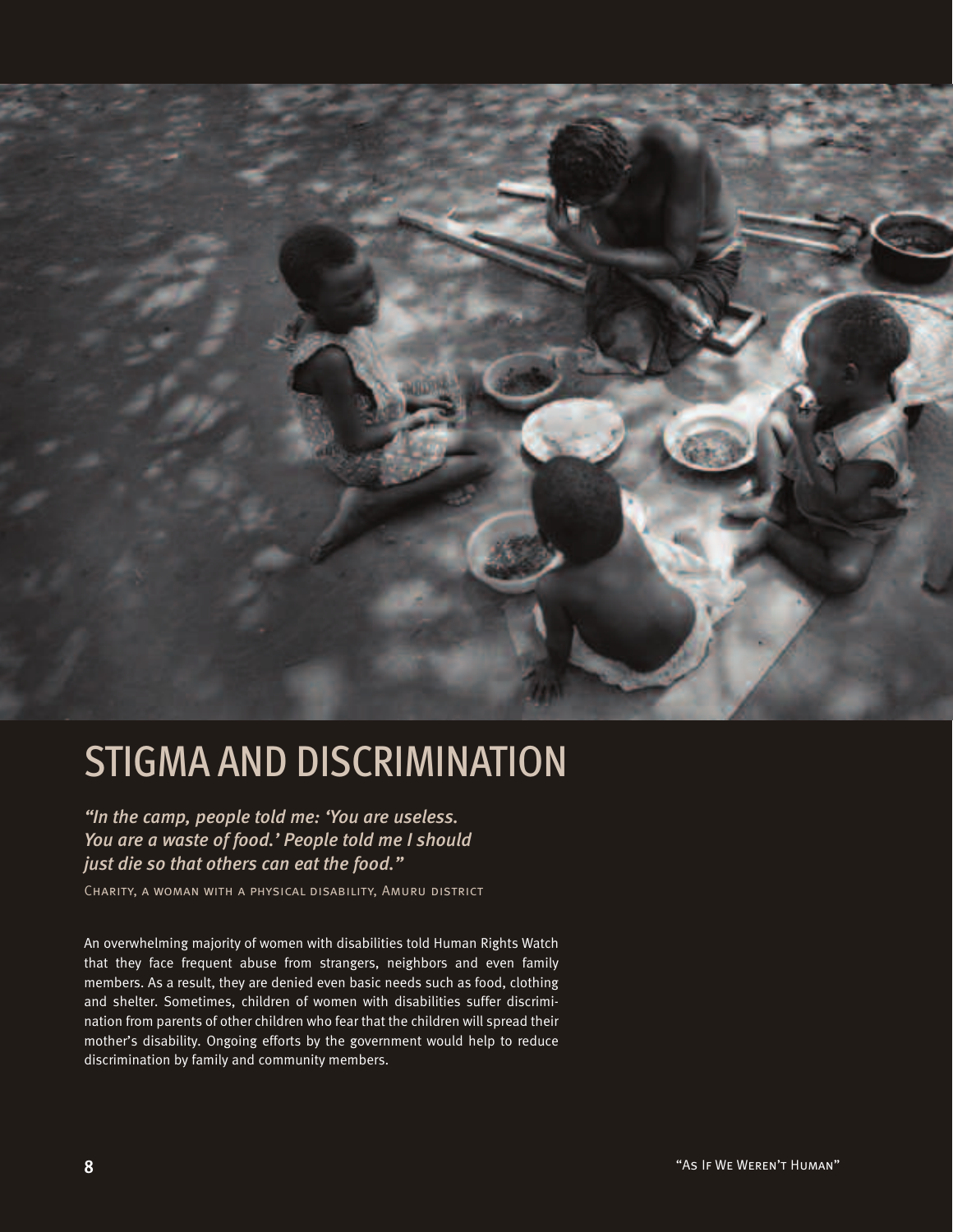

Filda, who lost her leg in landmine <br>explosion, sits with three children. She with disabilities. faces discrimination in her community and has not benefitted from government livelihood assistance programs. "As women with disabilities in the village, it's like we're not known. Sometimes I weed people's gardens and I am paid, or I send my children to work in people's gardens. We women with disabilities should be looked at as people. We may have a disability, but our minds work."

## OBSTACLES TO COMMUNITY PARTICIPATION AND ECONOMIC SELF-SUFFICIENCY

*"As women with disabilities in the village, it's like we're not known. The government doesn't reach out to us. Sometimes I weed people's gardens and I am paid, or I send my children to work in people's gardens. I'm not in any NUSAF or NAADS group [government livelihoods support program] because they don't want any persons with disabilities. We're not even informed of these programs. They just look for the able-bodied.*

*We women with disabilities should be looked at as people. We may have a disability, but our minds work."*

Filda, a landmine survivor, Gulu district

Women with disabilities are unlikely to benefit from government livelihood assistance programs that target wider categories of individuals. Two of the government's key programs in their recovery efforts in northern Uganda are the National Agricultural Advisory Services (NAADS) and the Northern Uganda Social Action Fund (NUSAF).4 Despite the fact that the stated mandate of NAADS is to support poor subsistence farmers, in particular women, young people and persons with disabilities, only about half of the women with disabilities interviewed knew about NAADS or NUSAF, and only one had actually benefitted from these programs. The government should monitor these programs more closely to make certain that women with disabilities are informed of and actually benefitting from these initiatives. This should include developing indicators to track outreach to women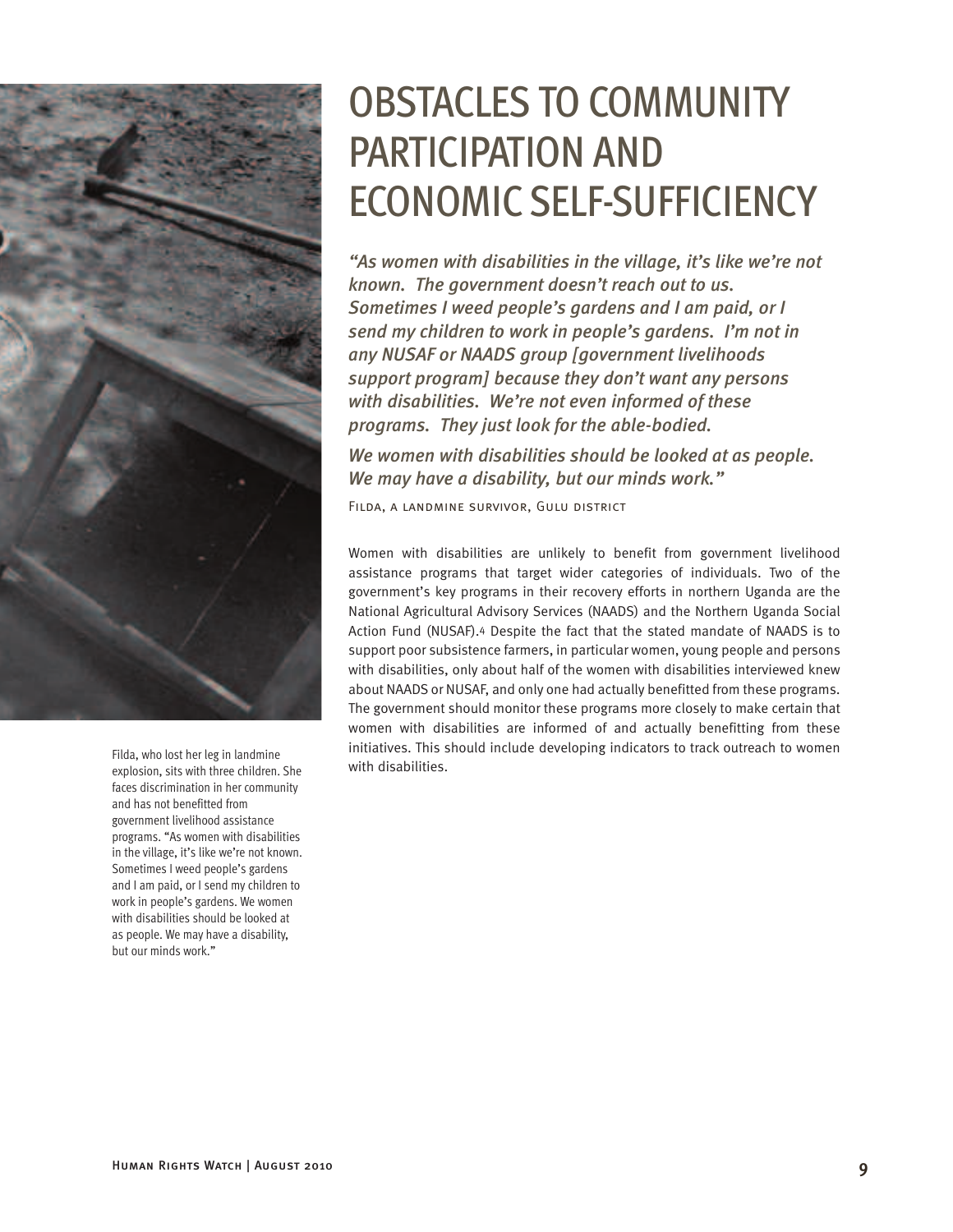This woman has communicative and physical disabilities. She was attacked and raped by a neighbor. Her husband also has a physical disability.

#### SEXUAL AND GENDER-BASED VIOLENCE

*"One night, when I was sleeping alone, a man who was drunk entered my home and started raping me. My husband was not around. He had gone to look for food. No one came to rescue me, and the man raped me and beat me. I know the man. He lives in the neighborhood. The man was arrested and was held for only one day."*

In a follow-up interview with Irene alone, she told Human Rights Watch that her husband had also beaten her in the past.5 As a result of her severely limited ability to move or communicate, Irene had little recourse and almost no ability to report the assaults to others.

Over one-third of the women with disabilities interviewed told Human Rights Watch that they experienced some form of sexual or physical violence. Women with disabilities are vulnerable to such crimes because of their isolation, lack of support structures, mobility and communication barriers and also because of myths that women with disabilities are weak, stupid or asexual. For women and girls with disabilities, the

process for reporting rape is not accessible due to such factors as long distances to travel from remote areas to police posts or lack of sign language interpreters. Some women report crimes to local councilors, who often favor mediation over reporting to police and press for informal mediation, which rarely changes behavior and allows the violence to continue. The government of Uganda is required to ensure that all barriers to access are eliminated and that the right to security and physical integrity as well as the right to access justice are guaranteed for all. The Ugandan government has yet to take the necessary steps to adequately prevent, investigate, and prosecute sexual and gender-based violence committed against women with disabilities.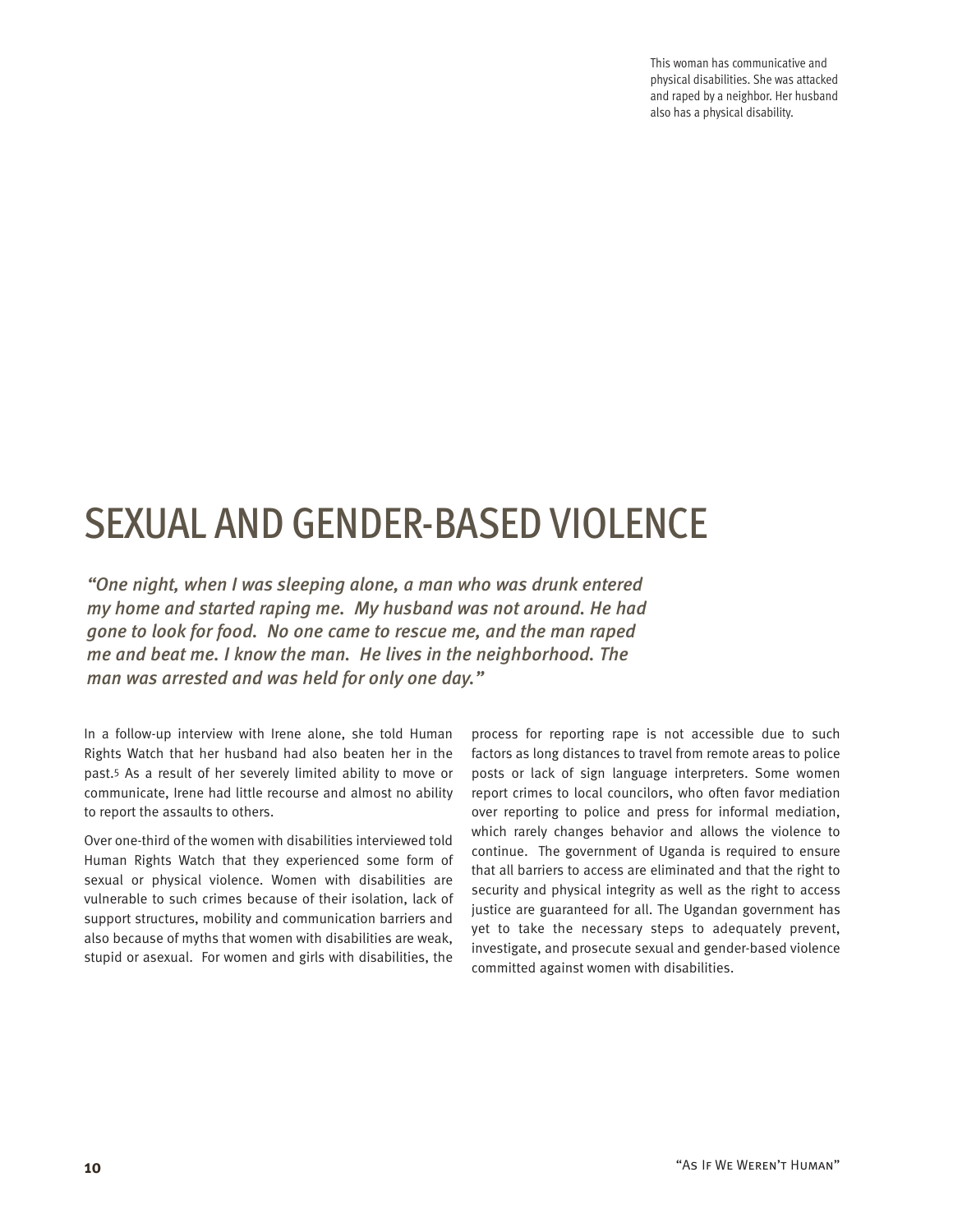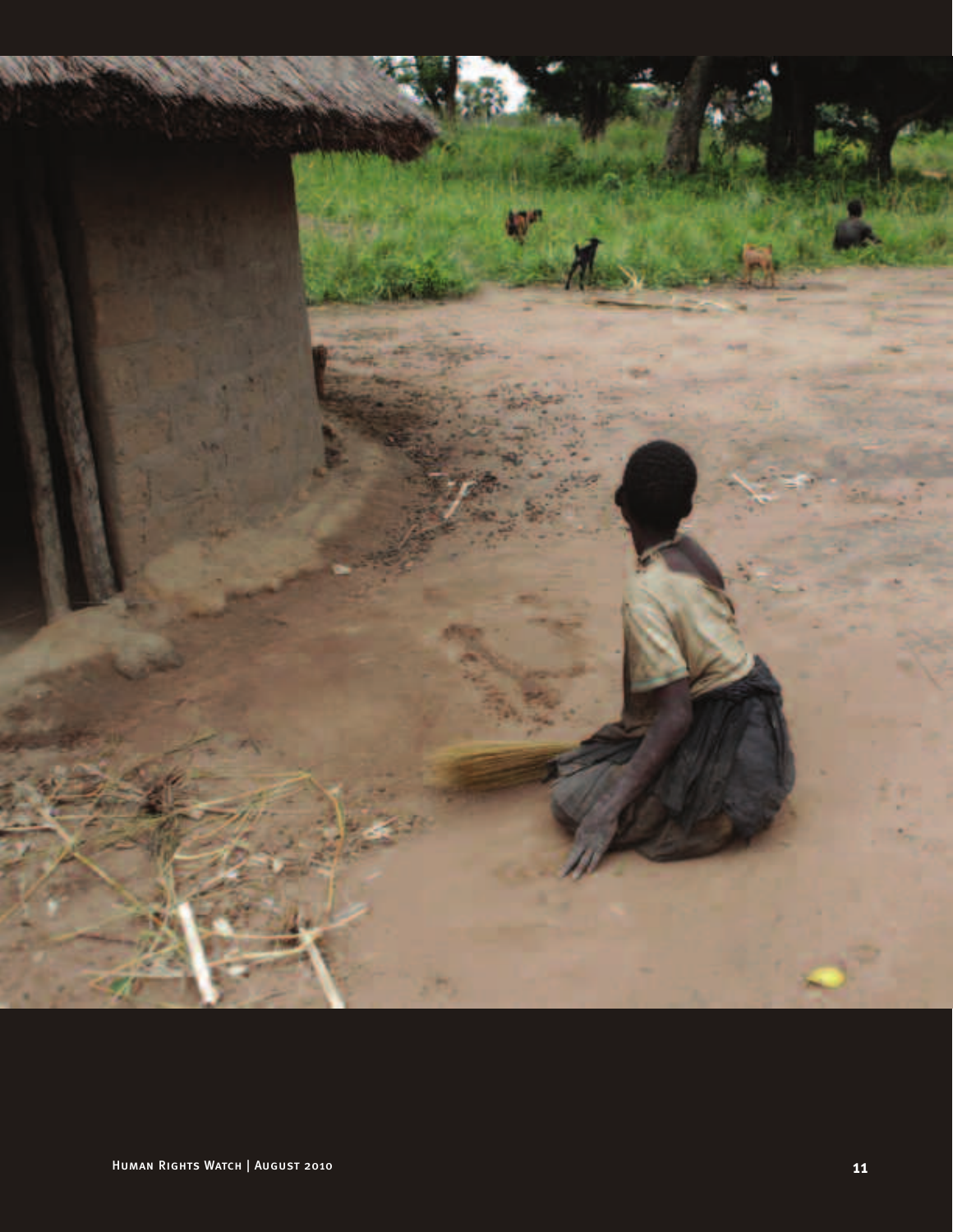

Two sisters with disabilities, at their village in Gulu district. One sister is deaf, and the other has a physical disability.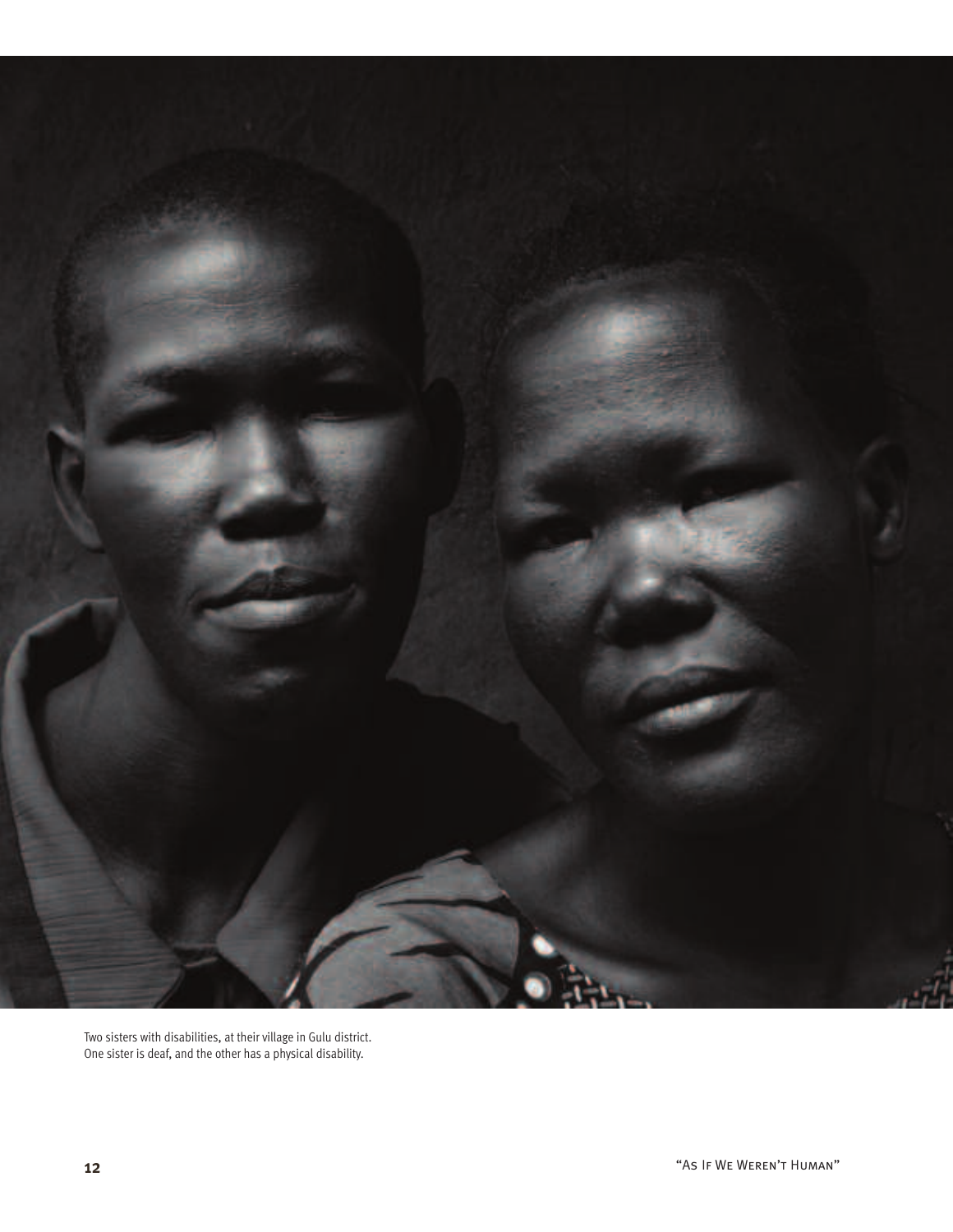### LACK OF CHILD SUPPORT, ACCESS TO JUSTICE

"As a deaf person, if I accept a man to live with me, after a while they leave me and go *back to their wives who can talk or hear. But by the time they leave, I've already produced a child. So they leave me and they do not support me. I've never gone to the police because I didn't know the police could help me."*

Abandonment and rape are particular problems for women with disabilities, which frequently leaves them caring for children without material support. A majority of the women with disabilities interviewed for this report had several children, often from multiple partners, and some from rape. Though it is unclear whether women with disabilities suffer from child neglect more than others, in many cases, women said that their partners did not want to be publicly associated with them because of their disabilities and abandoned them once they had become pregnant. Women with disabilities are

particularly vulnerable in cases of child neglect since they face additional discrimination in the community due to their disabilities and are limited in their ability to financially support themselves and their children. While the Ugandan penal code act criminalizes the abandonment of children, the law is not effectively enforced due to under-resourced government agencies. Lack of visible successful outcomes in child neglect cases discourages women with disabilities from coming forward.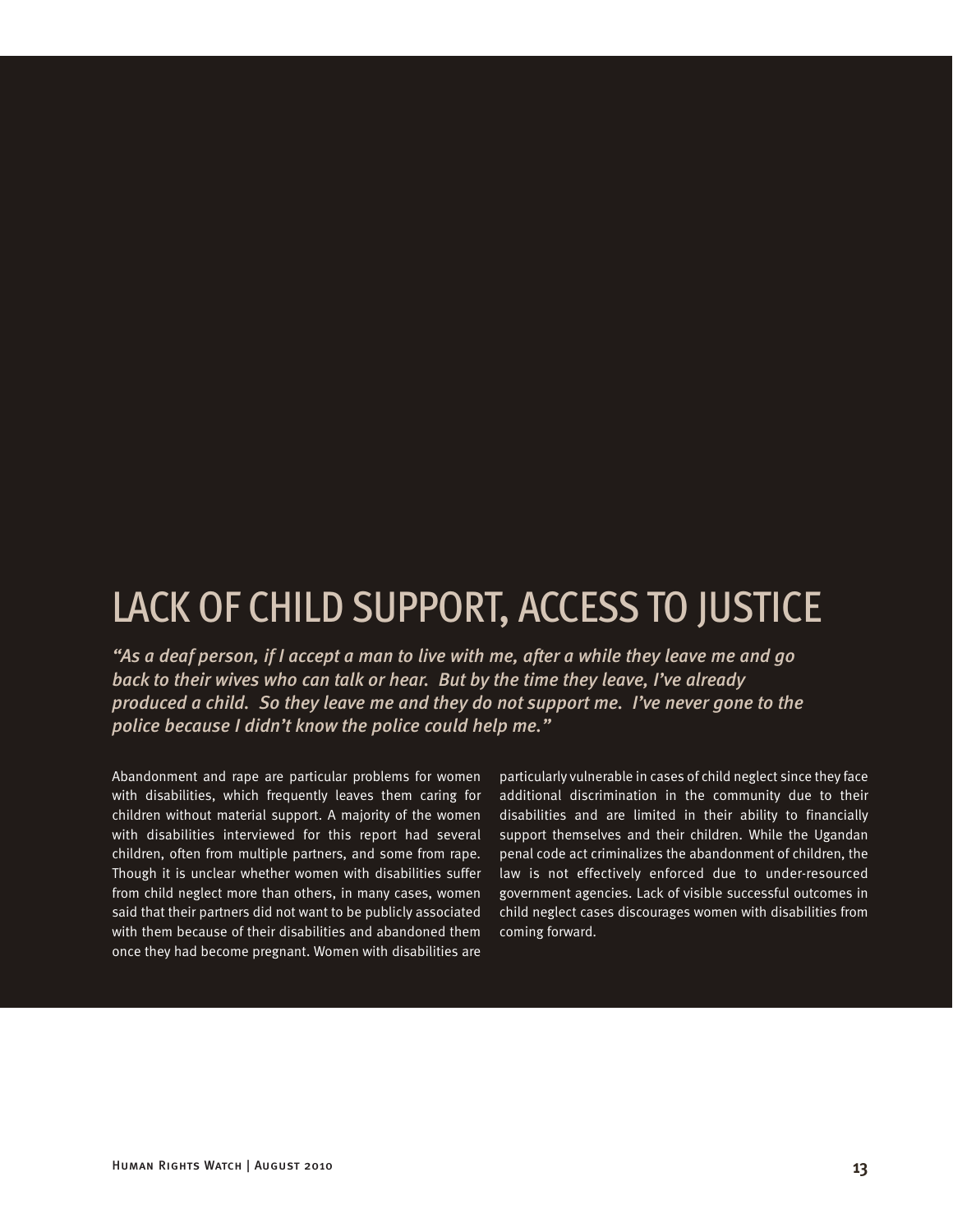Caroline, who had polio, advocates for the rights of women with disabilities as a board member of the Gulu Disabled Persons' Union

#### ACCESS TO HEALTH CARE DENIED

*I don't go to the hospital because I have no one to look after me. [After I broke my legs] I didn't go to the hospital; instead, I got treatment locally … I stayed at home until I healed naturally … When I'm sick, I try to tell the community, but there is no one to help me or support me … I was in pain for two years.*

Rachel, an elderly woman with visual impairment and physical disability from two fractured legs, Kitgum district

Health care in the war-ravaged north is insufficient to reach many women with disabilities. There are few health centers, forcing people to travel long distances to reach them, and those that do exist rarely meet the specific needs of women with disabilities. Experiences at health centers vary widely for women with disabilities; while some said that they were treated well by hospital staff and were satisfied with the services, other women experienced discrimination at health

centers and were discouraged from seeking services, including for reproductive health or family planning. Some women with physical disabilities who left the camps said that they now have to crawl long distances to health clinics or pharmacies. The government of Uganda has the duty to provide affordable and accessible health care, including sexual and reproductive health services, to women with disabilities.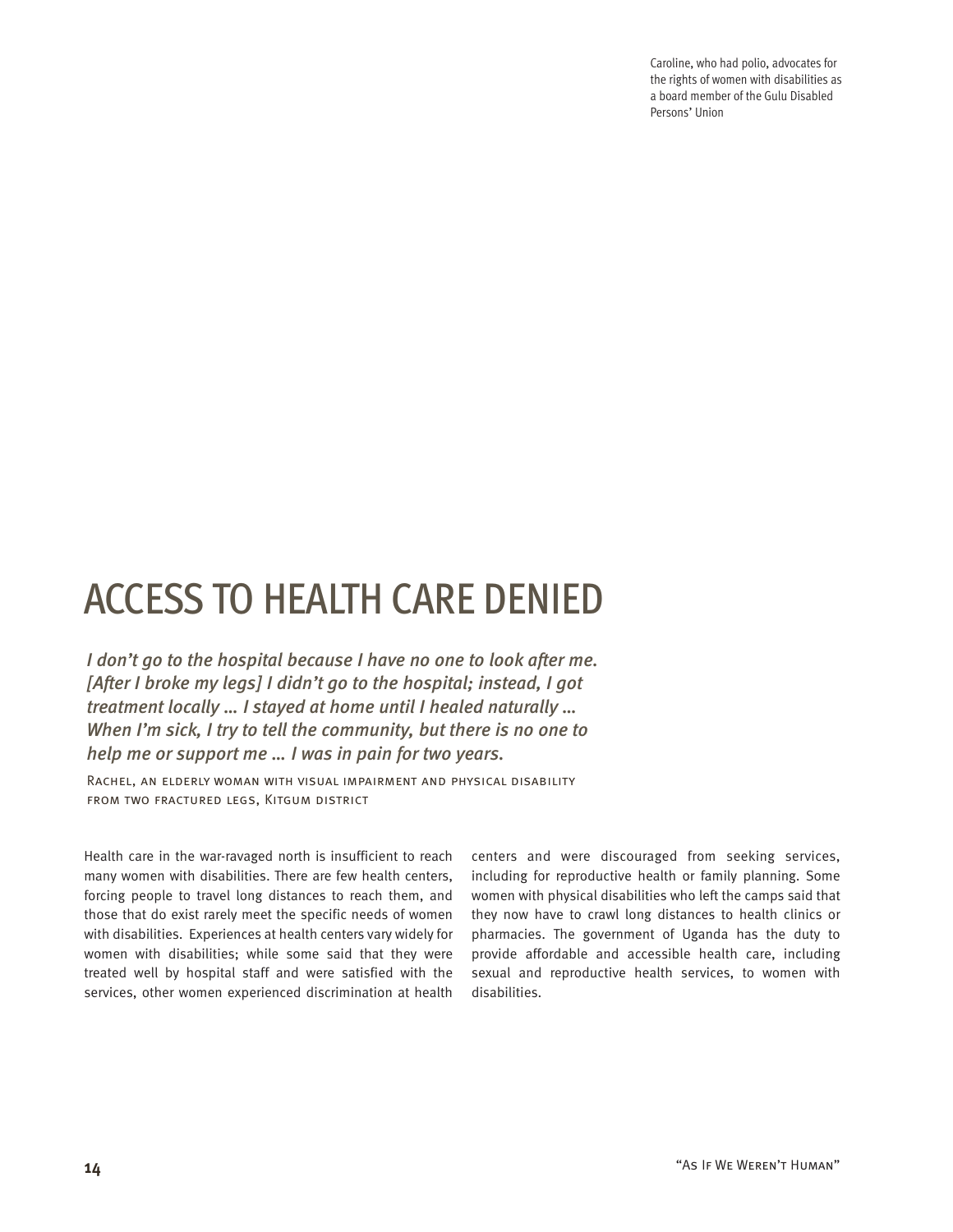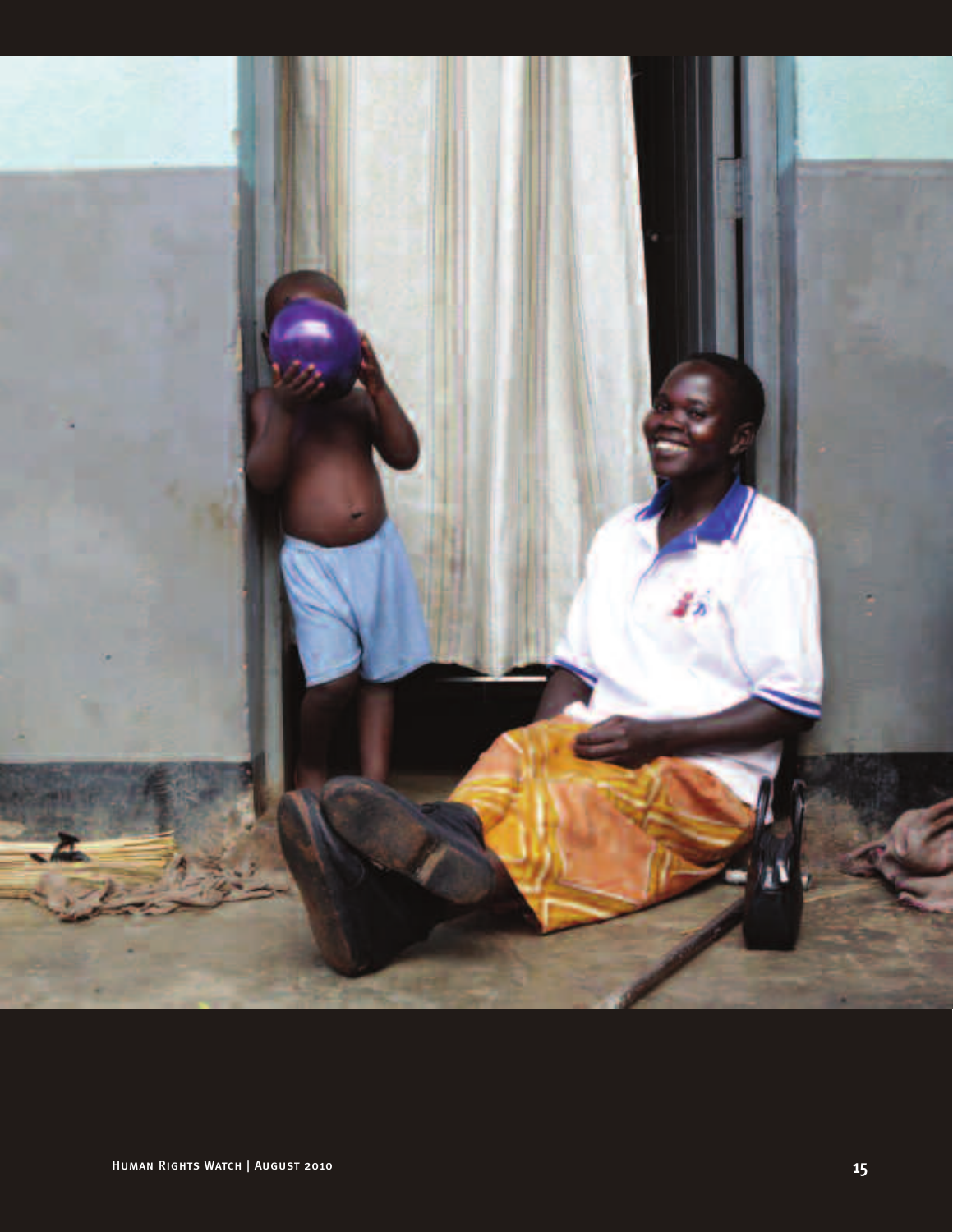

## HIV AND DISABILITY

*"I would have to crawl a long distance to get tested for HIV and sleep on the road on the way there, so I just live without knowing."*

Charity, a woman with a physical disability, Amuru district

Women with disabilities may be particularly vulnerable to HIV infection, and especially unlikely to have access to antiretroviral drugs. All of the risk factors associated with HIV, already numerous in the post-conflict north, are compounded for women with disabilities: poverty, inability to negotiate safe sex, and increased risk of violence and rape. Women with disabilities are repeatedly abandoned by their partners, and each new partner brings a heightened risk of HIV infection. Some women with disabilities who were raped said that they did not undergo HIV testing afterward because they were unable to reach health clinics or hospital staff were uncooperative.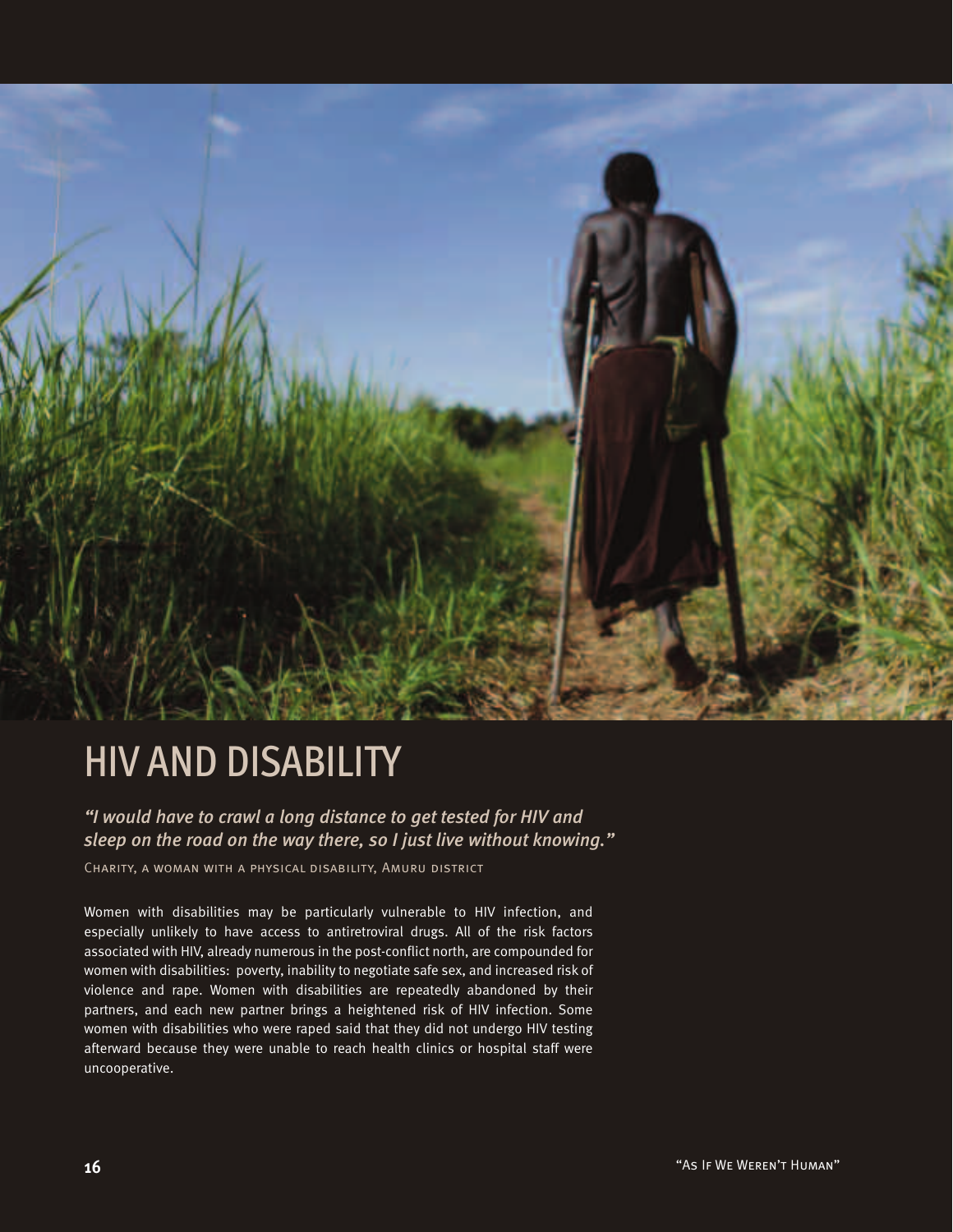

**As relative peace returns to the north and humanitarian organizations scale back their involvement there, local district governments are failing to take responsibility for providing services for particularly vulnerable groups such as women with disabilities. The government's Peace, Recovery, and Development Plan (PRDP), budgeted at \$607 million over three years, has the lofty goals of coordinating nationally and internationally funded activities, consolidating state authority, spurring economic activity, and building new public facilities, such as schools and health centers. But the plan has largely ignored women with disabilities. The result is that many women with disabilities are deciding that they are better off remaining in displaced persons camps, where they may at least be getting some services, than returning home or relocating elsewhere.**

**The Convention on the Rights of Persons with Disabilities (CRPD) recognizes and seeks to eliminate the discrimination experienced by all people with disabilities, including and particularly women. As a state party to the CRPD and the Convention on the Elimination of Discrimination Against Women (CEDAW), Uganda must ensure that women with disabilities enjoy the human rights protections afforded by international human rights law. Uganda's own constitution and domestic laws also guarantee basic rights to persons with disabilities. Human Rights Watch calls on the Ugandan government to live up to its international and domestic obligations and to guarantee that women with disabilities have equal access to government services and programs, are fully able to participate in society, and are empowered to live with dignity.**



(right) This woman has a hearing disability. She lives in a camp for internally displaced persons in northern Uganda. © 2010 Shantha Rau Barriga/ Human Rights Watch.

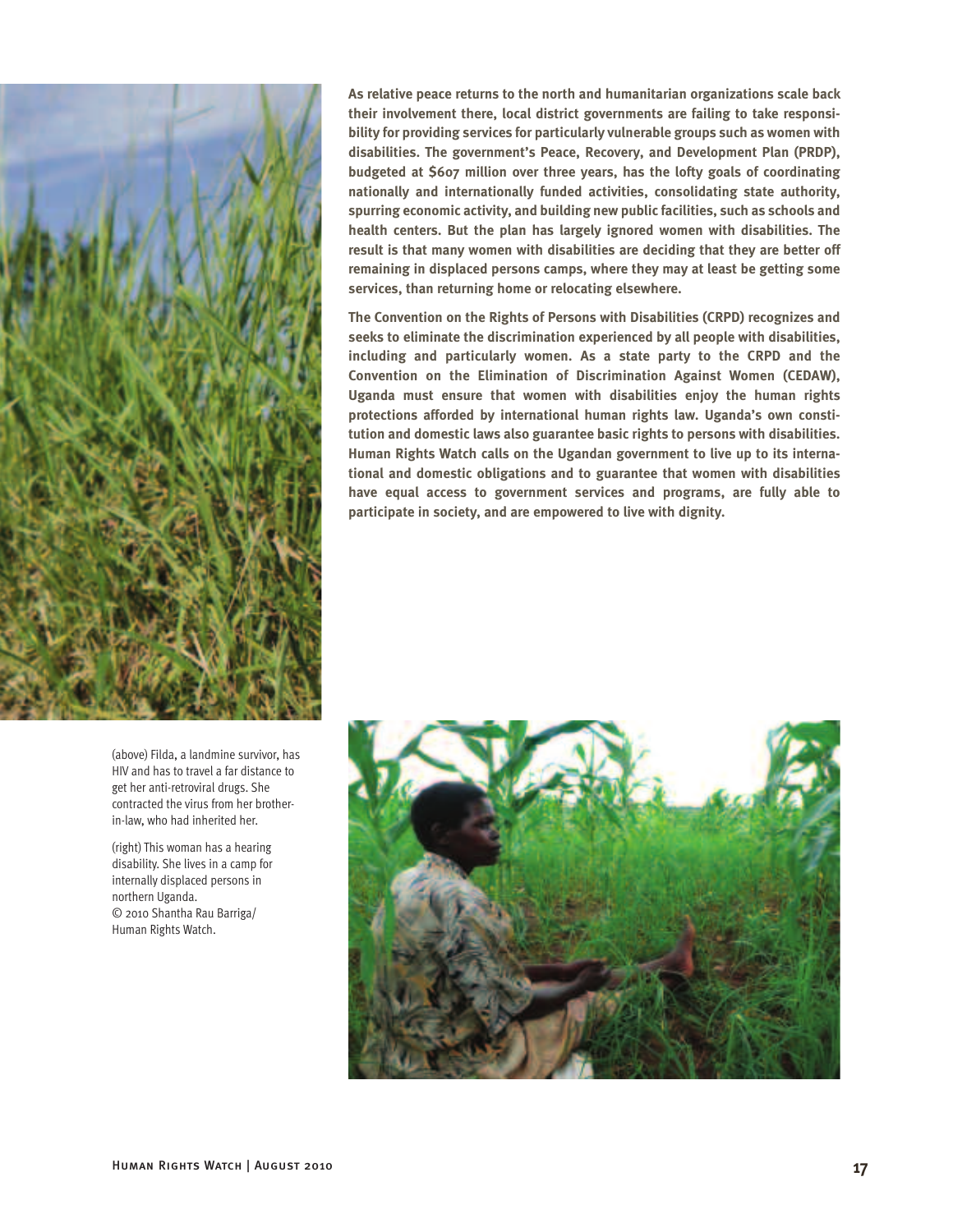- **• Ensure that national and local government plans for return, settlement, or relocation and rebuilding northern Uganda adequately address the needs of persons with disabilities, in particular women with disabilities, including access to health care and support for their education and livelihoods.**
- **• Undertake targeted efforts to inform women with disabilities about mainstream government programs and services and encourage their participation. This may include arranging appropriate transportation and providing sign language interpretation.**
- **• Promote access for women with disabilities to mainstream initiatives addressing sexual and gender-based violence, access to justice, reproductive health, and HIV/AIDS.**
- **• Amend the Persons with Disabilities Act 2006 and other relevant laws to fully align with the Convention on the Rights of Persons with Disabilities. Provide regulations for the implementation and enforcement of the Act in line with the CRPD.**
- **• Collect data on the number of women with disabilities benefitting from government programs and services and use this data to develop more inclusive programs for women with disabilities.**
- **• Allocate sufficient funds to gender and disability programs, including for services for women with disabilities who experience sexual and genderbased violence.**
- **• Strengthen the role of government officials at all levels representing persons with disabilities and district disabled persons' unions or other disabled persons organizations in planning meetings, thematic working groups and decisionmaking processes to ensure that the perspectives of persons with disabilities, particularly women with disabilities, are included in all aspects of programs.**
- **• Take measures to fight stigma and discrimination, for example through media and public education programs about the rights of persons with disabilities, particularly women with disabilities.**
- **• Make public institutions such as police stations and hospitals more accessible for persons with disabilities, particularly women and girls with disabilities. Ensure that police stations and hospitals have ramps, accessible facilities and toilets, Braille signage, and sign language interpreters.**
- **• Monitor programs more closely to ensure that women with disabilities are actually benefitting from livelihood support initiatives and other government programs and services. This should include developing indicators to track outreach to women with disabilities.**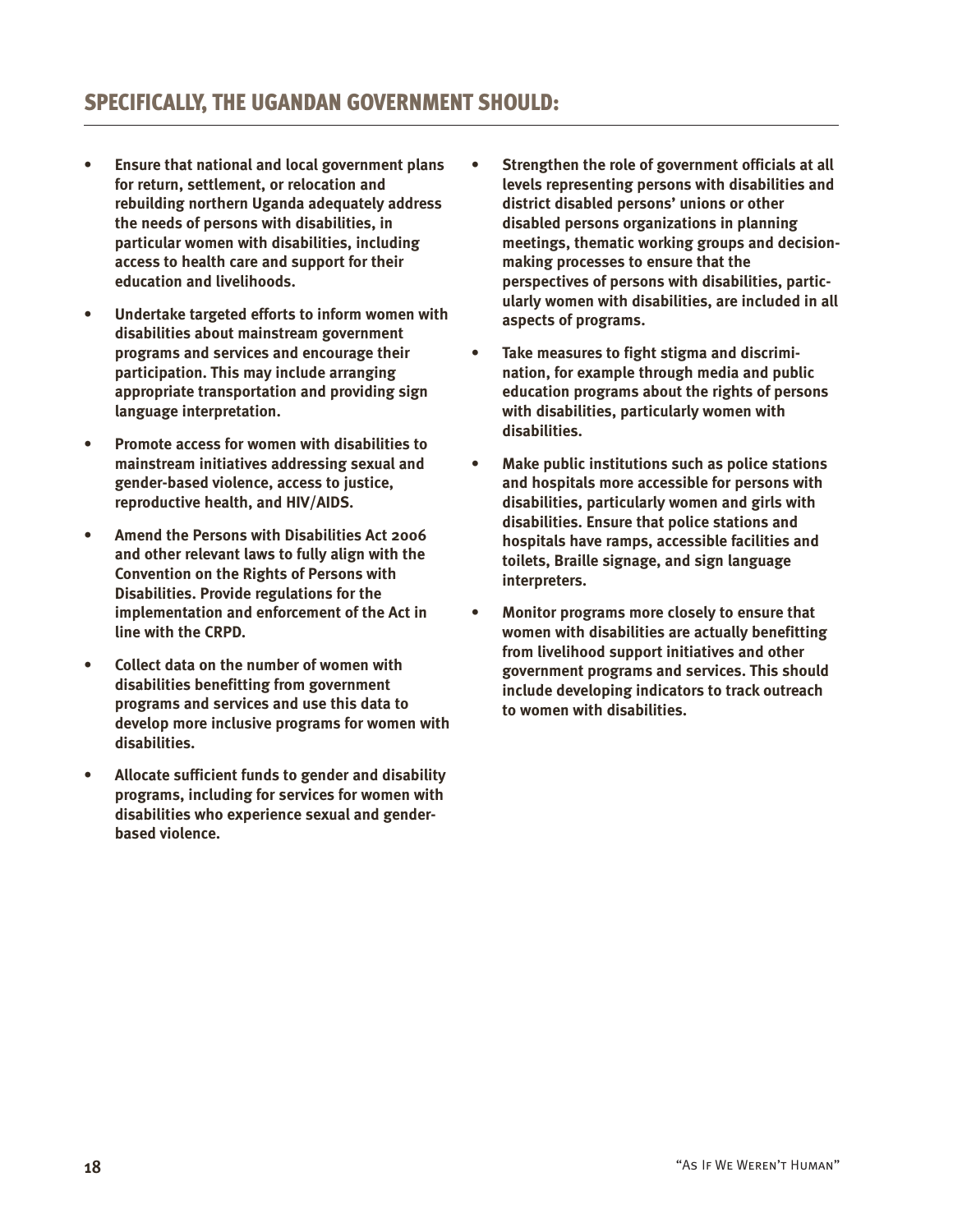- **Consider a needs assessment of persons with disabilities in order to gauge effective modes of aid for them, particularly in a post-conflict setting marked by displacement.**
- **Partner with disabled persons' unions to disseminate accurate, accessible information about the return, settlement, and relocation process and services provided by humanitarian actors, and to carry out the needs assessment.**
- **Identify and select beneficiaries of return assistance through multiple sources - the organization's own staff, disabled persons organizations, and local council structures – in order to eliminate potential discrimination or personal motivations in the selection process.**
- **Work together with the local authorities to collect data on the numbers of women with disabilities reporting cases of sexual and genderbased violence, including what kind of disability they have, in order to identify the scope of the problem and possible solutions and interventions.**
- **Based on collected data, work together with the local government to develop inclusive programs for women with disabilities, including accessible information on procedures to follow in cases of sexual and gender-based violence and training for staff on addressing sexual and gender based violence cases involving women with disabilities.**
- **Include representatives of women with disabilities, for example from the district unions, in the Cluster Working Groups and sexual and gender based violence working groups to include their perspectives.**
- **Consider funding the government and disabled peoples unions for programs to empower women with disabilities and realize their rights in the return, settlement, or relocation process, particularly in supporting those who wish to return to their homesteads or to those wishing to remain in camps.**

3 Men with disabilities may also experience discrimination and human rights violations of similar gravity. However, this report focuses on the particular experiences of women with disabilities who face multiple forms of discrimination.

4 NAADS, a 25-year program of the Ugandan government, began in 2001 as part of the Poverty Eradication Action Plan (PEAP). The goal of the program "is to enhance rural livelihoods by increasing agricultural productivity and profitability in a sustainable manner." This includes support for the development of farmers' groups, technical assistance to local farmers and technology development. National Agricultural Advisory Services, http://www.naads.or.ug/naads.php (accessed June 17, 2010). NAADS has since been discontinued by President Museveni due to allegations of corruption and misuse of the funds. "President Halts NAADS Funds Over Abuse," State House News, July 6, 2010, http://www.statehouse.go.ug/ news.php?catId=1&item=805 (accessed July 16, 2010).

NUSAF was launched in 2002 and "aims to empower communities in northern Uganda by enhancing their capacity to systematically identify, prioritize, and plan for their needs and implement sustainable development initiatives that improve socio-economic services and opportunities." Northern Uganda Social Action Fund, Projects and Operations, The World Bank, http://web.worldbank.org/external/projects/main?Type=Overview&menuPK =64282134&pagePK=64283627&piPK=64290415&theSitePK=40941&Project id=P002952 (accessed June 17, 2010).

5 Human Rights Watch interview with Irene, woman with physical and communicative disabilities and her husband Joseph, Gulu district, May 15, 2010

<sup>1</sup> According to 2006 Demographic and Health Survey, approximately 20 percent of Ugandans have disabilities. In northern Uganda, the numbers of persons with disabilities are difficult to tally but very likely even higher because of the conflict. Uganda Bureau of Statistic, 2006 Demographic and Health Survey, August 2007,

http://www.ubos.org/onlinefiles/uploads/ubos/pdf%20documents/Uganda %20DHS%202006%20Final%20%20Report.pdf (accessed June 20, 2010), p. 22. The figures are from a random selection of the population and are not disaggregated by gender. There is a lack of data on the number of women with disabilities across the country.

<sup>2</sup> The Convention on the Rights of Persons with Disabilities (CRPD) does not define disability, but instead describes persons with disabilities to "include those who have long-term physical, mental, intellectual or sensory impairments which in interaction with various barriers may hinder their full and effective participation in society on an equal basis with others." This reflects the understanding that disability and what may constitute a disability are evolving concepts, in keeping with section (e) of the Preamble of the CRPD. Section (e) also reflects the social model of disability: "disability results from the interaction between persons with impairments and attitudinal and environmental barriers that hinders their full and effective participation in society on an equal basis with others." Convention on the Rights of Persons with Disabilities (CRPD), adopted December 13, 2006 by G.A. Res. 61/106, Annex I, U.N.GAOR, 61st Sess., Supp. No. 49 at 65, U.N. Doc A/61/49 (2006), entered into force May 3, 2008, U.N. Doc. A/61/61, signed by Uganda on March 30, 2007 and ratified by Uganda on September 25, 2008, art. 16. In line with these principles, this report uses the term "person with a disability", which puts the focus on the person, not the disability.